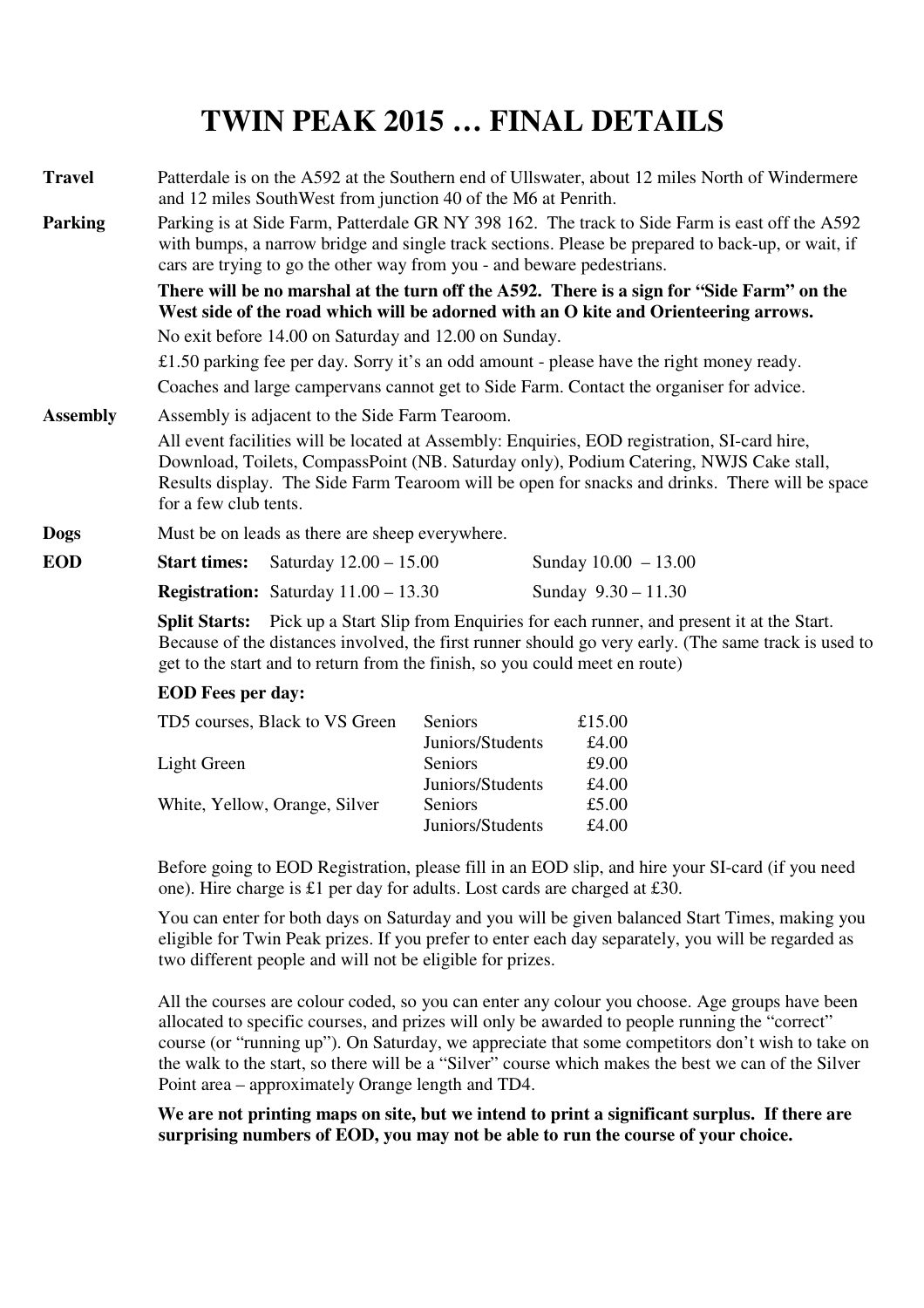**Changes** There will be a £2 fee for any changes to pre-entries. Check your entry is exactly what you want before all entries close on 24 May – in particular, that you've chosen the right course (there's plenty to pick from) and that you'll have time to get round before Courses Close.

**Maps** For Place Fell and Angle Tarn Pikes you will use the excellent 2002 maps at 1:10000, updated in 2009 and 2015. White, Yellow and Orange courses have 1:7500 maps. Note that Rough Open is printed White for clarity. For Silver Point White, Yellow, Orange and Silver courses, the map is at 1:5000 (and Rough Open is normal yellow). All maps will be on waterproof A4 paper with control descriptions on the front.

#### **Maps for White and Yellow may be studied at the Start, before the Start. All other maps are in bags after the Start punch.**

**Control Descriptions** Loose waterproof copies of the control descriptions will be available in the start lanes. Take your own method of protection and/or affixing. For White, Yellow and Orange courses, loose descriptions are in English, those on the map are pictorial; descriptions for all other courses are pictorial on the map and on the loose sheet.

- **Clear Station** The Clear and Check boxes will be at the Start.
- **Control sites** On Place Fell and Angle Tarn Pikes, kites will be hung on canes, with SI boxes on base plates at ground level. At Silver Point, kites will be hung on plastic stakes with SI boxes on top. If an SI box fails to bleep and flash, use the pin punch attached to punch in the special box on your map.
- **The Start** The Start is a punching Start. All competitors will have an allocated Start time, which you are expected to honour. If you miss your Start time, you will have to wait until you can be fitted in.

You will have observed there are plenty of courses, and relatively few runners on each. On these areas, visibility can be so good that "trains" can easily form – which we are trying to minimize by spreading people across the start period as widely as possible. So please respect the Start marshals judgement of when there is a next free slot. Please make sure that you know exactly which course you are on prior to entering the start box - this applies particularly to competitors on courses where there is an added number designation (eg. Short Brown 1 / Short Brown 2).

- **Courses Close … Saturday 17.00 Sunday 15.00 (ie. 2hrs after last Start).** If you think you will need more than two hours to get round your course, please ensure you don't have a Late or Very Late start.
- **Clothing Dump** On each area, the Start and Finish are very close together. We will mark out an area for you to leave clothing (and anything else you choose to take to the Start such as drinks). Supply your own bag. Please remember to collect ALL your possessions, *including empty drinks bottles*, before returning to Assembly.
- **Drinks** There will be no drinks at the Finish on either day. There will be (potable) tap water available as you return to Side Farm. If you want a drink when you finish, take your own with you. Should the weather be very hot, you will have to provide your own on-course hydration system.

**Download It is essential that you download at the marquee in the Assembly Area. Failure to do so could result in Mountain Rescue being called out to do an unnecessary search of the area.** 

**Results** Results will be displayed at Assembly at regular intervals, and on the MDOC website as soon as we can.

**String Courses** There will be a different String Course each day, neither suitable for pushchairs.

 On Saturday it will be on the fellside behind Side Farm, with the start about 300m along a track. Open from 12.30 to 15.00.

 On Sunday it will be in the open field area near to the car park - including a pleasant, rocky, wooded hillock. One short section is very rocky and could be slippery. Small children might need help. Open from 10.30 to 13.00.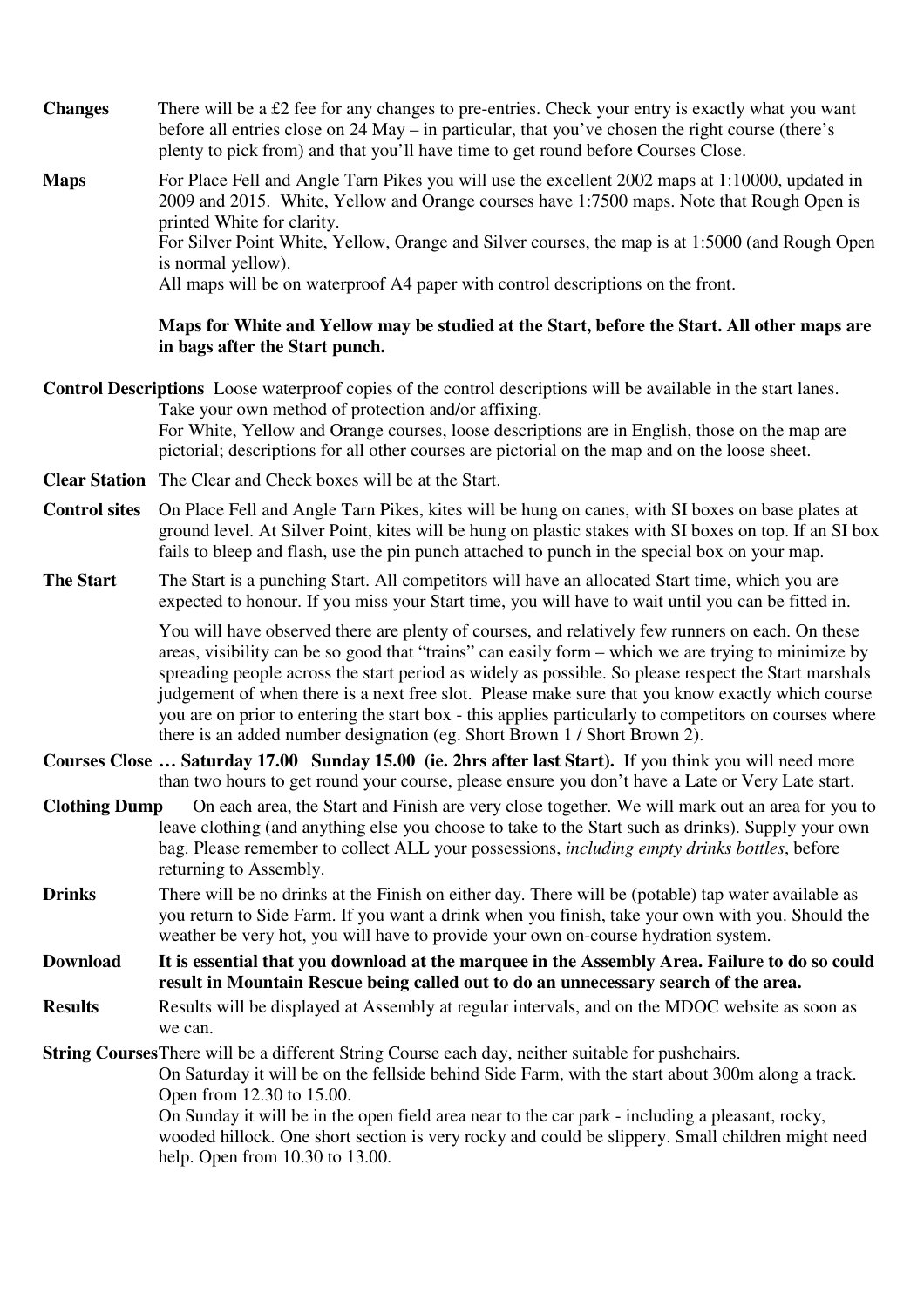| <b>Prizes</b>       | Twin Peak prizes will be awarded to the winners of Senior Long classes and Junior A classes,<br>based on 2-days' cumulative times (except for M80-85 and W75-85 where only Sunday counts).<br><b>Presentation at 2.45 at Assembly.</b> Potential winners who have late runs on Sunday – please get to<br>Assembly and download as quickly as possible. Please stay for the Prizegiving if you can – we<br>have a cunning plan to make it exceptionally brisk. If you cannot stay until 2.45 you can e-mail or<br>ring us after the results are published to claim your prize. |                                                                                                      |                                              |  |
|---------------------|-------------------------------------------------------------------------------------------------------------------------------------------------------------------------------------------------------------------------------------------------------------------------------------------------------------------------------------------------------------------------------------------------------------------------------------------------------------------------------------------------------------------------------------------------------------------------------|------------------------------------------------------------------------------------------------------|----------------------------------------------|--|
| <b>Certificates</b> | Certificates will be available at Enquiries for any Yellow, White and String participants who would<br>like one, along with stickers.                                                                                                                                                                                                                                                                                                                                                                                                                                         |                                                                                                      |                                              |  |
| <b>Officials</b>    | Controllers<br>Planners<br>Organiser<br>Assistant                                                                                                                                                                                                                                                                                                                                                                                                                                                                                                                             | Day 1 Dan and Karen Parker BL<br>Day 1 Steve Dempsey<br>John Britton 0161 426 0301<br>Sue Birkinshaw | Day 2 Chris Burden AIRE<br>Day 2 Dave McCann |  |
| <b>Enquiries</b>    | If possible, please use email to  twinpeak2015@mdoc.org.uk<br>You can try phoning John but may have to leave a message for a return call.                                                                                                                                                                                                                                                                                                                                                                                                                                     |                                                                                                      |                                              |  |
| <b>QUIZ</b>         | A typically devilish Dan and Karen quiz will be available on the web site, and at Enquiries, to keep<br>you busy.                                                                                                                                                                                                                                                                                                                                                                                                                                                             |                                                                                                      |                                              |  |

## **Acknowledgements**

Dalemain Estate, National Trust, Natural England, Side Farm, Patterdale Mountain Rescue

### **Course Lengths Technical**

|                |                    |                                                             | <b>Place Fell</b>   |       | <b>Angle Tarn</b> |       | Difficulty     |
|----------------|--------------------|-------------------------------------------------------------|---------------------|-------|-------------------|-------|----------------|
|                |                    |                                                             | km                  | climb | km                | climb |                |
| $\mathbf{1}$   | <b>Black</b>       | M21                                                         | 9.5                 | 430   | 10.4              | 550   | 5              |
| $\mathfrak{2}$ | <b>Brown</b>       | M35, M40                                                    | 7.5                 | 395   | 8.3               | 515   | $\mathfrak{S}$ |
| 3              | Short Brown 1      | M45, W21, M20                                               | 6.7                 | 340   | 7.0               | 395   | 5              |
| $\overline{4}$ | Short Brown 2      | M50, M21S, M18                                              | 6.4                 | 325   | 6.3               | 360   | $\mathfrak{S}$ |
| 5              | Blue 1             | M55, M35S, W35, M16A                                        | 5.9                 | 295   | 5.9               | 330   | $\mathfrak s$  |
| 6              | Blue 2             | M60, M40S, W40                                              | 5.8                 | 280   | 5.0               | 340   | 5              |
| 7              | Short Blue 1       | M65, M45S, W45, M20S, W20                                   | 4.1                 | 190   | 4.6               | 290   | 5              |
| 8              | Short Blue 2       | M50S, W50, W21S, M18S, W18                                  | 4.0                 | 170   | 4.5               | 245   | $\mathfrak s$  |
| 9              | Green 1            | M55S, W55, W35S                                             | 3.8                 | 170   | 4.1               | 250   | 5              |
| 10             | Green 2            | M70, M60S, W60, W40S, W16A                                  | 3.3                 | 170   | 3.6               | 225   | $\mathfrak{S}$ |
| 11             | <b>Short Green</b> | M75, M65S, W65, W70, W45S, W50S, W18S, W20S                 | 2.6                 | 130   | 3.3               | 205   | 5              |
| 12             |                    | Very Short Green M80, M85, M70S, M75S, W75, W80, W85, W55+S | 2.2                 | 115   | 2.6               | 135   | 5              |
| 13             | Light Green        | M14A, M16B, W14A, W16B                                      | 3.2                 | 135   | 2.7               | 185   | $\overline{4}$ |
|                |                    |                                                             | <b>Silver Point</b> |       | <b>Angle Tarn</b> |       |                |
| 14             | Orange             | M12A, M14B, W12A, W14B                                      | 2.7                 | 150   | 2.5               | 195   | 3              |
| 15             | Yellow             | M10A, M12B, W10A, W12B                                      | 2.6                 | 150   | 2.1               | 150   | $\sqrt{2}$     |
| 16             | White              | M10B, W10B                                                  | 2.4                 | 125   | 1.8               | 115   | $\mathbf{1}$   |
| 17             | Silver             |                                                             | 2.8                 | 170   |                   |       | 4              |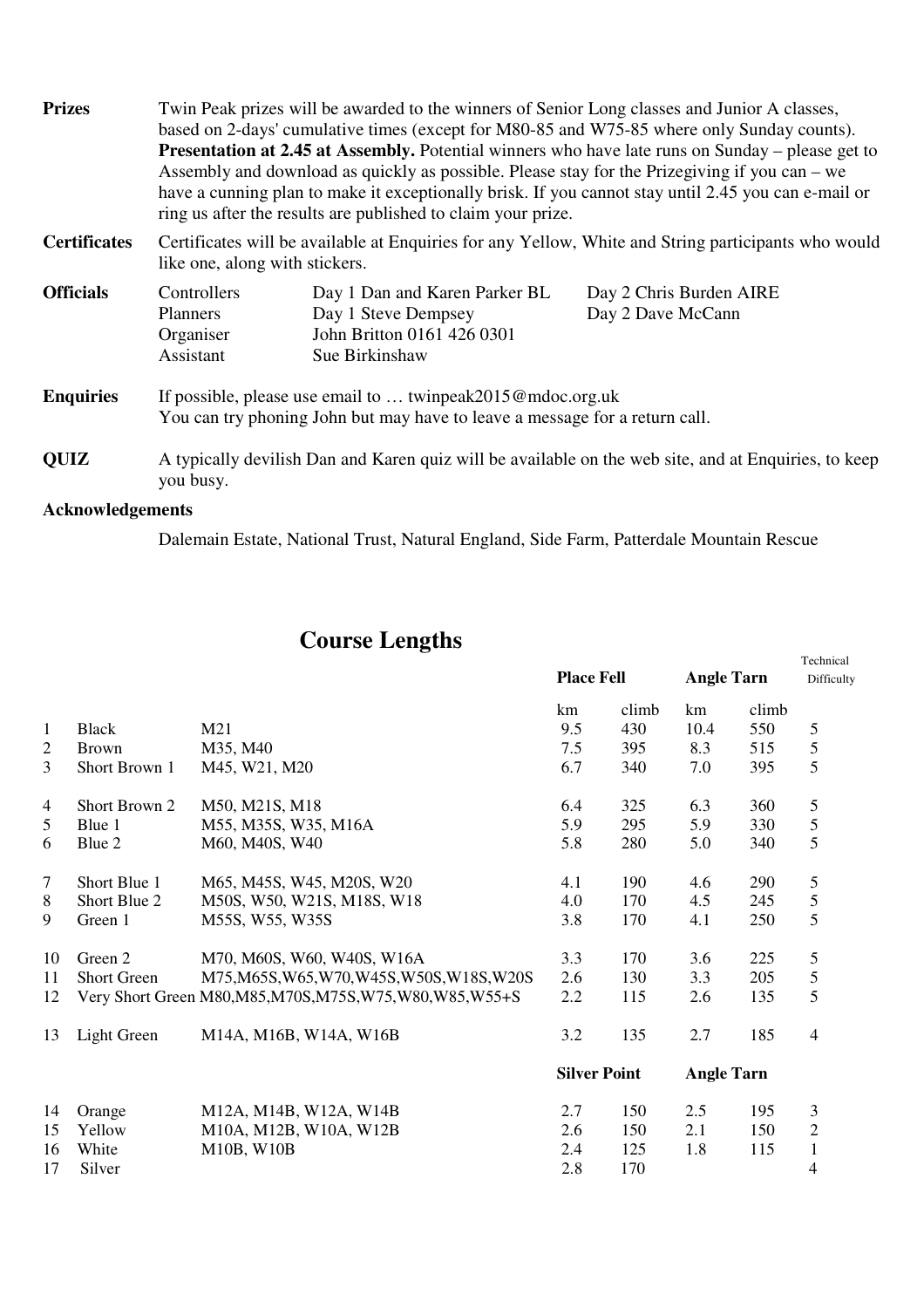**Terrain notes** Both Place Fell and Angle Tarn Pikes are highly runnable, being almost exclusively rough grass. Bracken has spread since the maps were originally drawn, especially on some of the lower eastern slopes of Place Fell, but very little of it should be in your way. Both maps have significant landmarks mixed with areas of more than average complexity - even in perfect conditions, navigation is not straightforward, and as the competition areas lie between 400m and 700m above sea level, low visibility is a distinct possibility.

> Main paths have cut through the grass and are clear and stony. Some of the mapped intermittent (broken dashed line) paths may not be as easily seen, as they haven't yet cut through the grass. Some courses have more than the recommended ratio of climb to distance, as the only way of enabling courses to reach the better parts of the map.

## **Saturday – Place Fell and Silver Point**

### **Silver Point - Courses 14 to 17 (White, Yellow, Orange and Silver)**

 This is an area beside Ullswater which does not go up onto the high fell. It is mostly open with a network of paths. There is some bracken on the Orange and Siver courses but at this time of year it is low and easy to pass through on sheep trods. There are also patches of gorse and juniper which have extended since the map was drawn but this shouldn't cause any problem as you will not need to use them for navigation.

**Route to Start/Finish** The route leaves Assembly in the same direction as the main Place Fell start, but diverges after about 900m. If you want to accompany juniors to this start you need only allow a few extra minutes. Suggested time to the start is 15 minutes – about 1km from Side Farm.

### **Place Fell - Courses 1 to 13**

- **Route to Start/Finish** 2.2km with 310 metres climb, partly up a rough rocky path. Suggested time is 45 minutes, but some people might need to allow a bit longer, especially as there may be people coming the other way. (A fit M45 did it at a fast walk in 30 minutes). Remember to take your own clothing bag and finish drink. The Finish is very close to the Start (but a little higher up) and you return to Assembly by the same path from the Clothing Dump which is close to the Start.
- **Planner's note** Place Fell has several distinct areas, the high summit, a slope eastwards containing some marshy sections and the northern section that has a mass of interesting rock and contour features. Views over the lake and across to the Helvellyn range can be stunning.

 Underfoot the grass is rough, but not so rough as to prevent a good running speed. There is very little bracken and courses have been planned to avoid this where possible. In the northern section there are a number of very small intermittent paths that are not shown on the map.

# **Sunday – Angle Tarn Pikes**

**Route to Start/Finish** About 1.2 km with 150 metres climb up a good path. Suggested time is 30 minutes (or 40 minutes for slow walkers).

#### **There are two Starts – a Junior Start for courses 14-16 (White, Yellow, Orange), and a Main Start for everyone else. They are 100m apart.**

Remember to take your own clothing bag and finish drink. The Finish is close to both Starts, the Clothing Dump is between all three, and you return by the same path from the Clothing Dump.